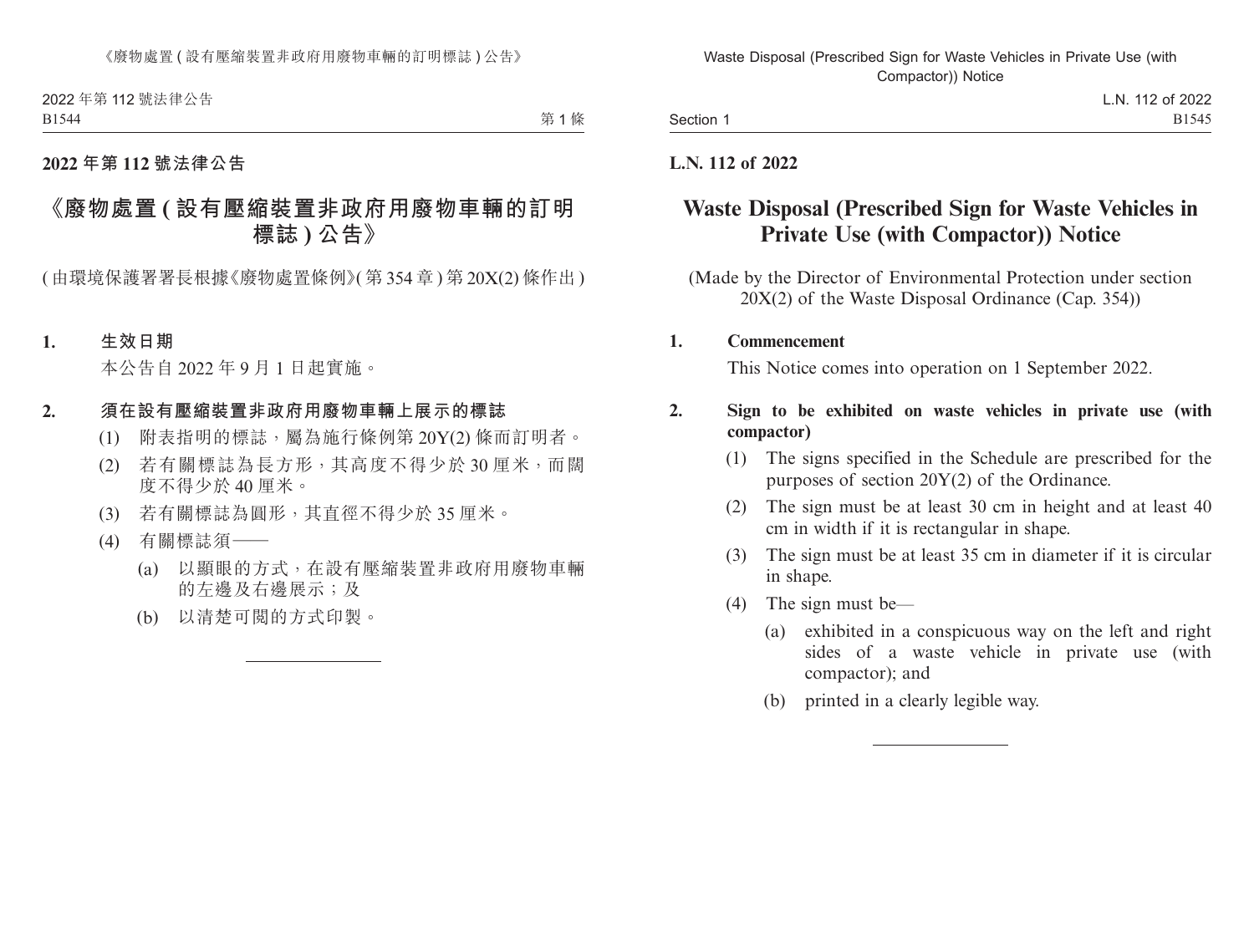《廢物處置 ( 設有壓縮裝置非政府用廢物車輛的訂明標誌 ) 公告》

2022 年第 112 號法律公告 B1546

附表

**附表**

[ 第 2 條 ]

## **訂明標誌**



**根據《廢物處置條例》展示 Exhibited under the Waste Disposal Ordinance**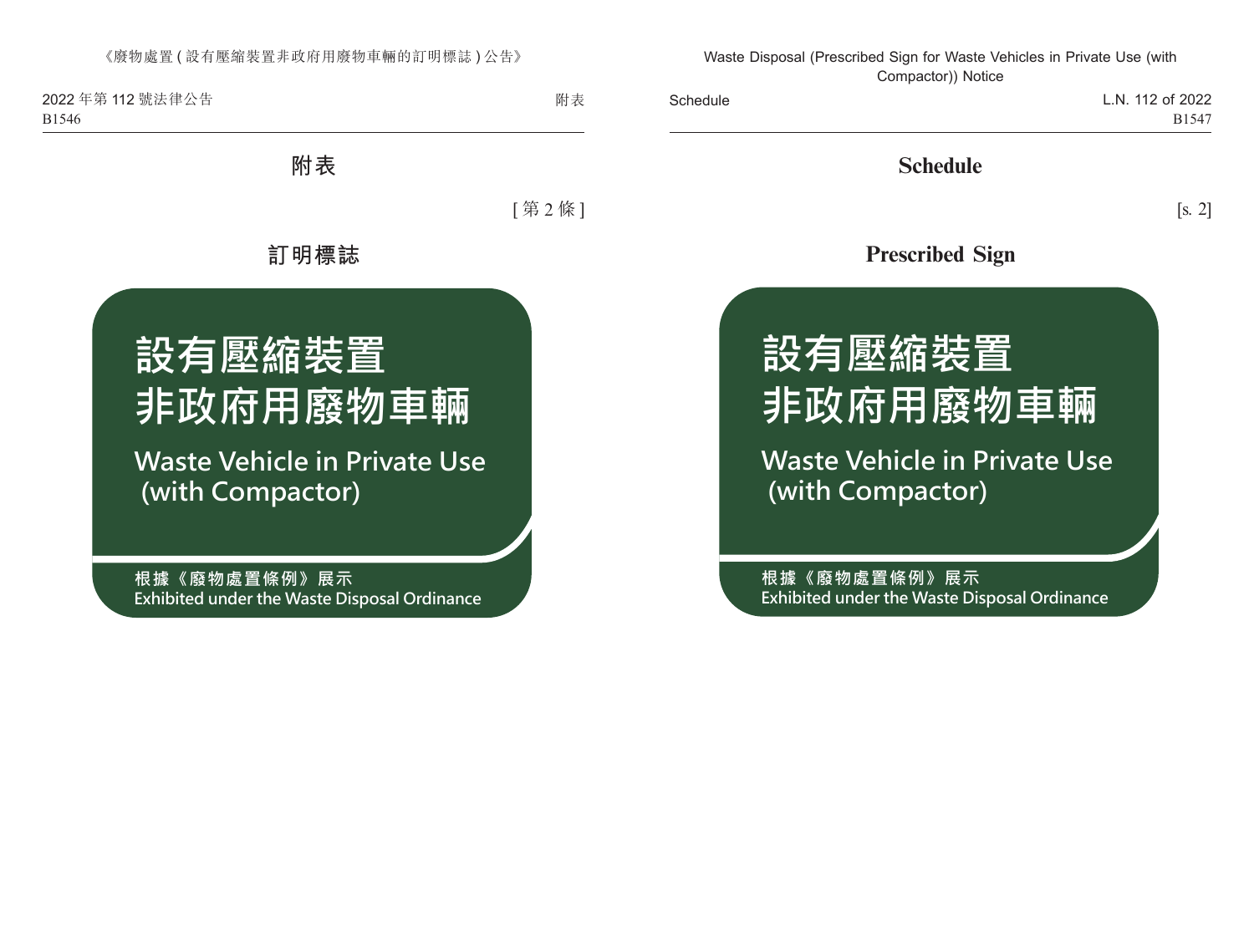《廢物處置 ( 設有壓縮裝置非政府用廢物車輛的訂明標誌 ) 公告》

2022 年第 112 號法律公告 B1548



環境保護署署長 謝小華

2022 年 5 月 12 日